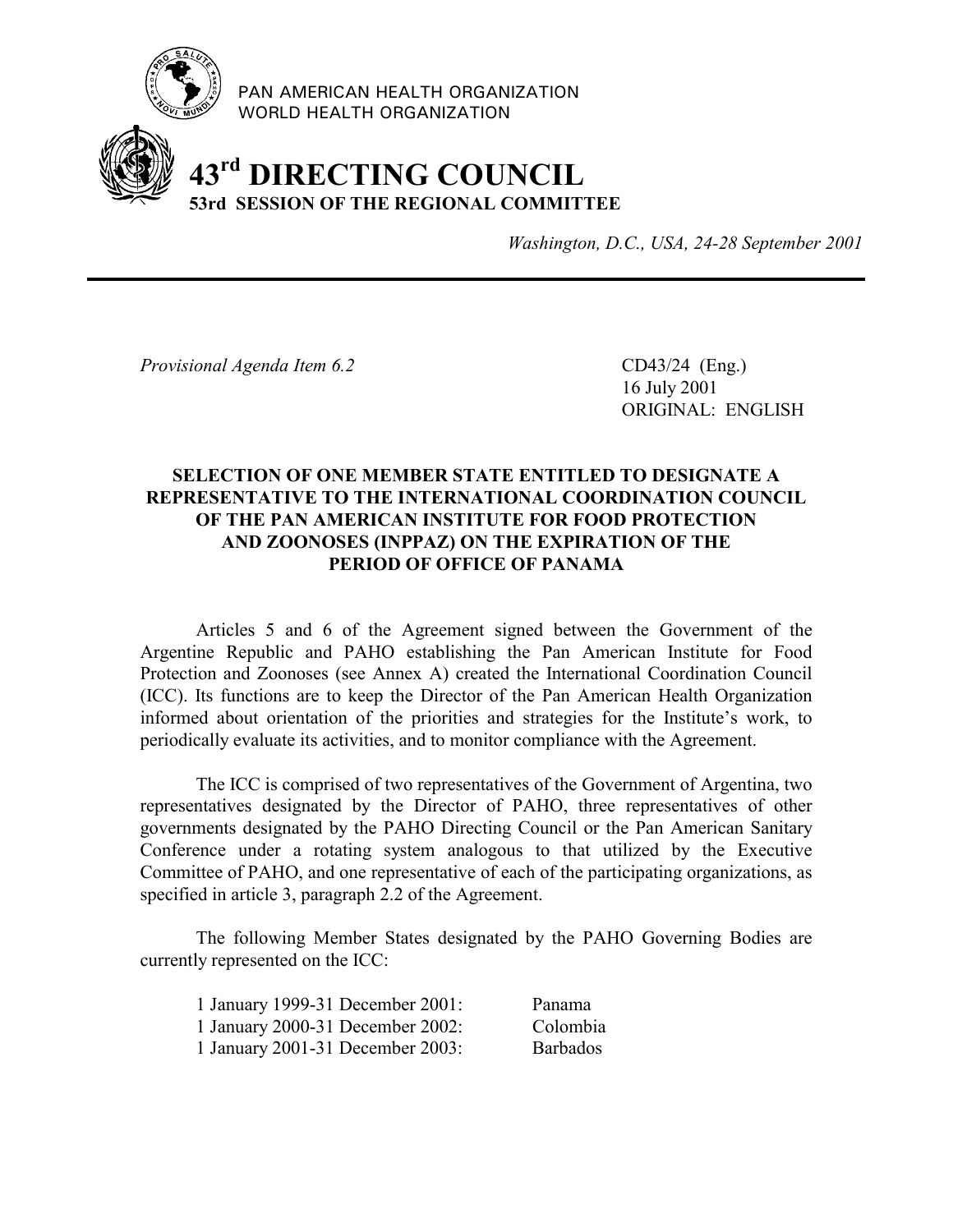CD43/24 (Eng.) Page 2

The 43rd Directing Council is requested to select one Member State to designate a representative to serve on the ICC of INPPAZ for the period 1 January 2002-31 December 2004.

Annexes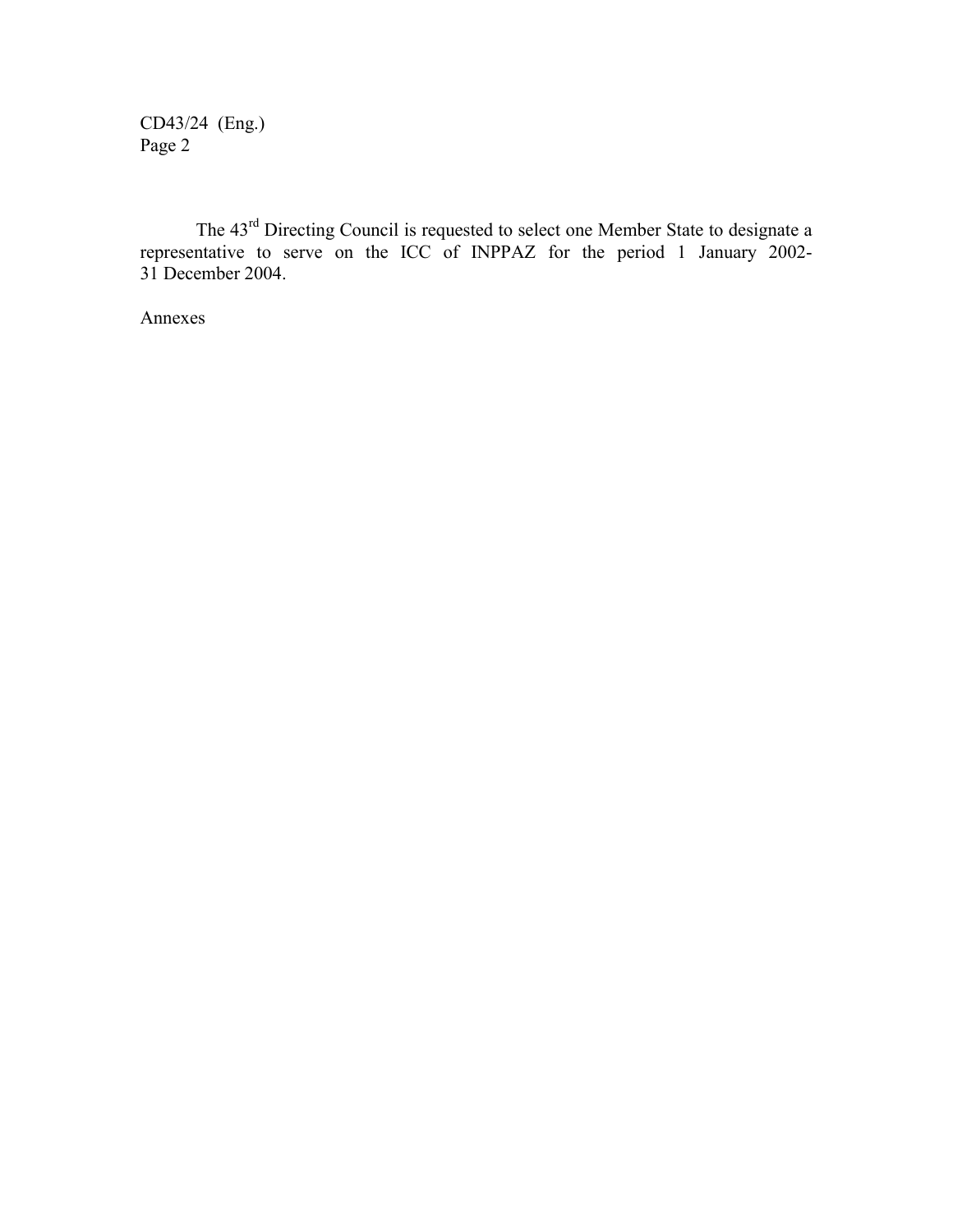## **ARTICLES 5 AND 6 OF THE AGREEMENT BETWEEN THE PAN AMERICAN SANITARY BUREAU, ADMINISTRATIVE ORGAN OF THE PAN AMERICAN HEALTH ORGANIZATION/REGIONAL OFFICE OF THE WORLD HEALTH ORGANIZATION, AND THE ARGENTINE REPUBLIC FOR THE ESTABLISHMENT OF A PAN AMERICAN INSTITUTE FOR FOOD PROTECTION AND ZOONOSES**

#### **ARTICLE 5 THE COUNCIL AND THE COMMITTEES**

The Institute shall have three advisory bodies: the International Coordination Council, the Scientific and Technical Committee, and the Program Committee for Argentina.

#### **ARTICLE 6 INTERNATIONAL COORDINATION COUNCIL**

The International Coordination Council shall consist of:

- (a) two (2) members designated by the Government, who shall represent the Department of Health and the National Animal Service;
- (b) two (2) members designated by the Director of the Organization;
- (c) three (3) members representing other Governments, designated by the Directing Council of the Organization according to a rotational system analogous to that used for electing the Members of the Executive Committee of the Directing Council of the Organization;
- (d) one (1) representative of each of the participating organizations, as specified in Article 3, section 2.2.

Its functions are to keep the Director of the Organization informed on the orientation of priorities and strategies for the Institute's work, to periodically evaluate its activities, and to monitor compliance with the present Agreement.

The International Coordination Council shall meet regularly at least once a year or whenever it is convened by the Director of the Organization.